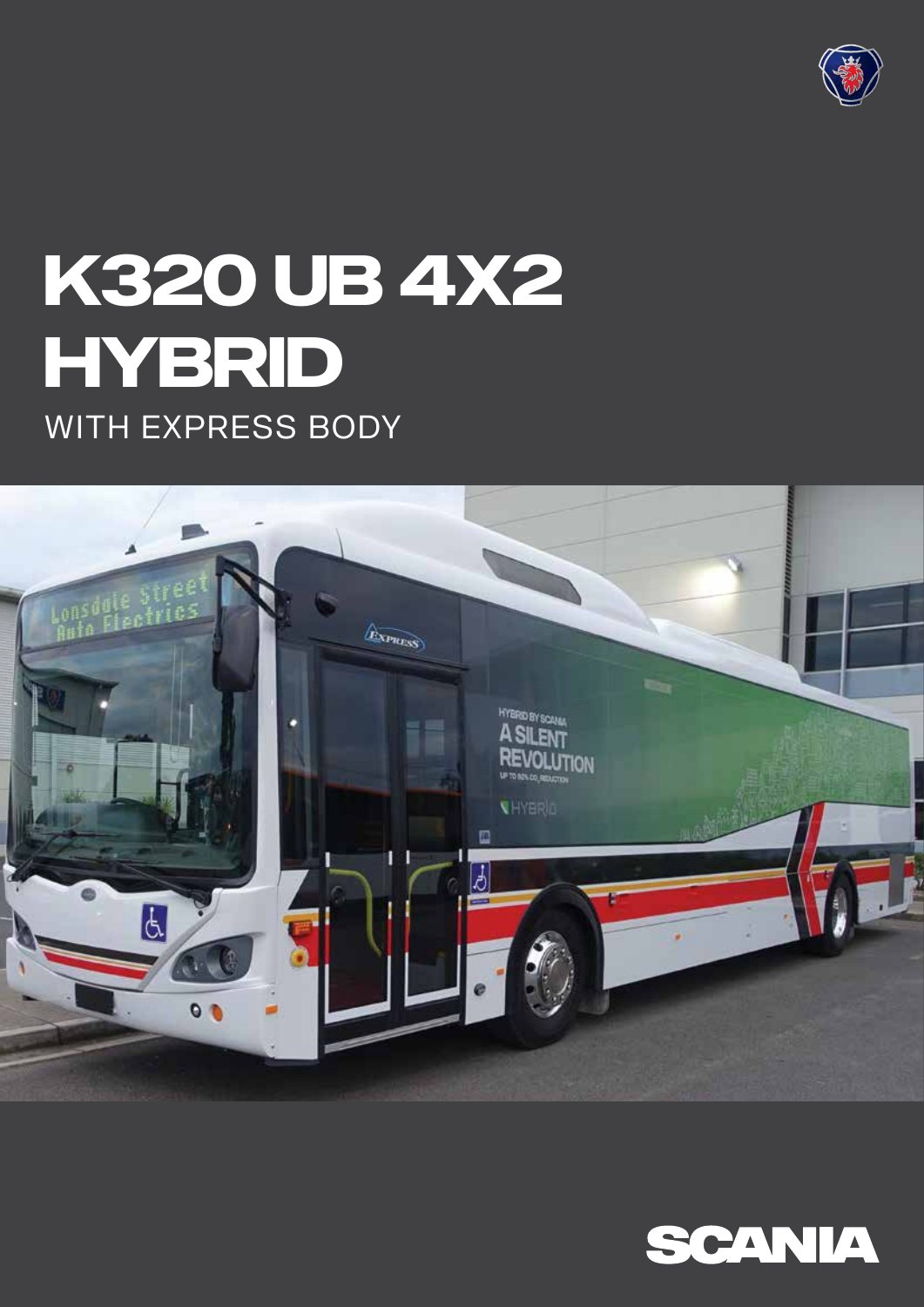# **K320 UB 4X2 HYBRID** WITH EXPRESS BODY

Scania is a global manufacturer of bus and coach chassis that meet the needs of operators on every continent. With total design and production control over chassis and powertrain, Scania delivers unrivalled reliability, durability and performance. Scania's Euro 6 engines meet and beat the most stringent environmental standards around.





### **Engine**

- Model DC09 108/320
- Swept Volume 9 Litre Inline, 5 Cyl Euro 6
- Power 320hp (235kW) @ 1900
- Torque 1600Nm @ 1050 1300)

#### **Engine Features**

- Fuel Type Dielsel/HYBRID
- Emission Control SCR

#### **HYBRID SPECIFICATIONS**

- Max Power 130 Kw (177hp)
- Max Torque 1030 Nm
- DCC 650V-24V Converter ■ Permanent Magnetizing
- Synchronous Electric Machine ■ Brake performance of electric
- machine is 1000 Nm
- Typical battery charging time to 100% 5-15 mins of driving time
- Fully charged battery 4.5 kW can provide up to 4km EV mode up to 45 km/h

# **TRANSMISSION**

- Fully Automated Opticruise
- Model E-GRS895
- Gears 12

#### **Front Axle**

- Model AM 580SA
- Type Rigid I Beam
- Technical Rating 7,100 kgs

#### **DRIVE AXLE**

- Model AD 400SA
- Type Hypoid
- Ratio 3.42:1
- Technical Rating 12,000 kgs



#### **Hybrid power unit**

- Lithium-ion battery
- Voltage 660 V
- Installed Energy 18.5 kWh
- Charge power 120 kW
- Discharge power 200 kW
- Expected service life 5-7 years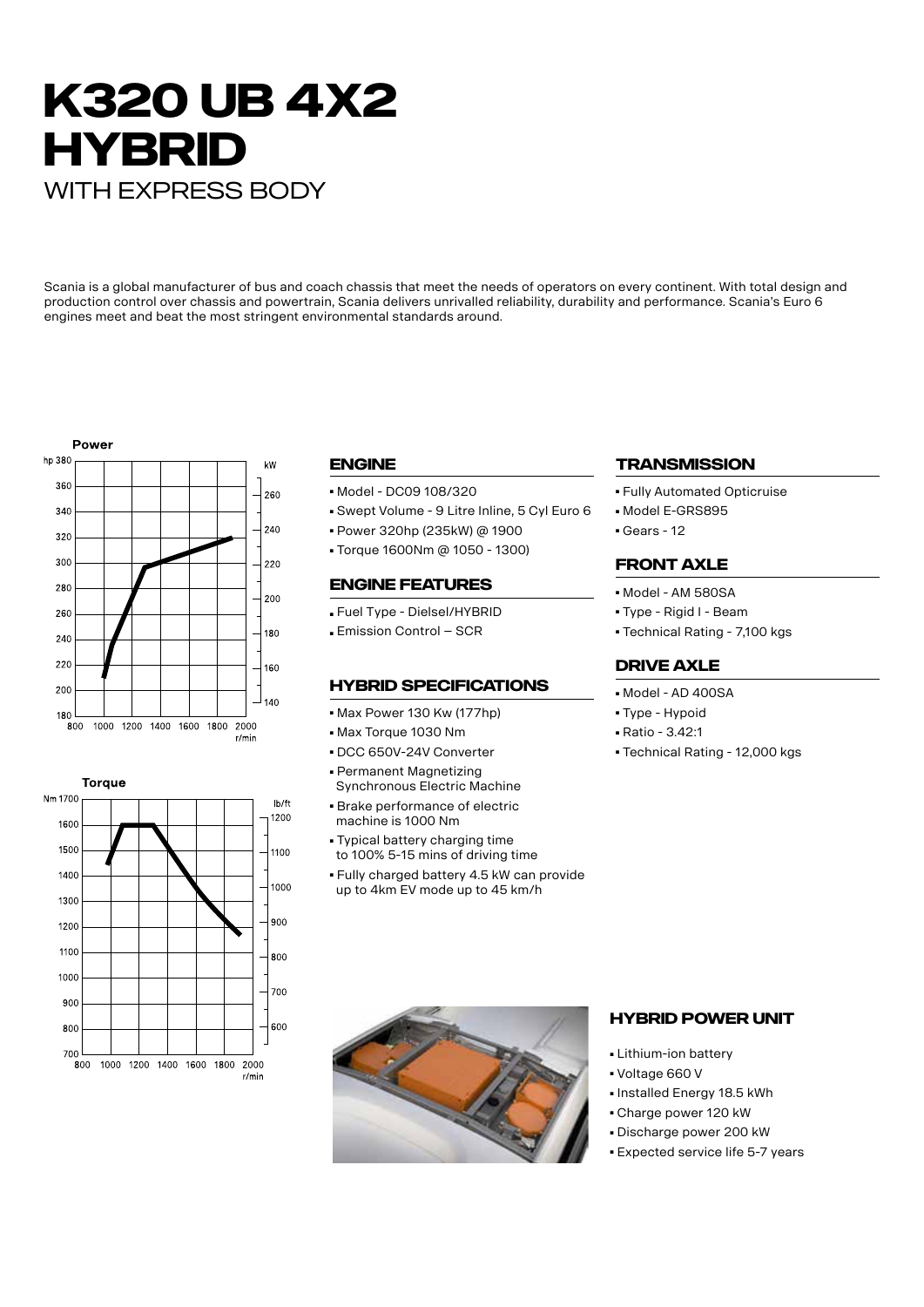

### **Suspension**

- Front Axle Suspension 2 x Air Bags
- Drive Axle Suspension 4 x Air Bags
- Full Kneeling Function
- Raise and Lower Function
- Level Control Electronic
- Anti Roll Bar Front and Rear

#### **Brakes**

- Front Axle Disc
- Rear Axle Disc
- ABS
- EBS
- ESP
- Traction Control

#### **Wheels**

- Rim Size 22.5" X 8.25"
- Type Durabrite Alloy

### **Tyres**

- Make Continental HSU
- Size 295/80

#### **FUEL TANK**

■ Capacity - 250 Litre

#### **ELECTRICAL**

- Voltage 24V
- Batteries 4 x 12V 230 Ah
- System CAN Bus

### **FEATURES**

- Ergonomic Driver Instrument Panel
- Adjustable Steering Column for tilt and reach
- Scania Communicator telematics
- 19,100 kgs technical capacity chassis
- Remote start/stop in engine bay
- Battery isolator in dash
- Scania Assistance
- Hill Hold

# **OPTIONS**

- Maintenance and Repair Programmes available
- Scania Finance
- Wood grain steering wheel
- Tyre pressure monitoring
- Air cleaner dust ejector system